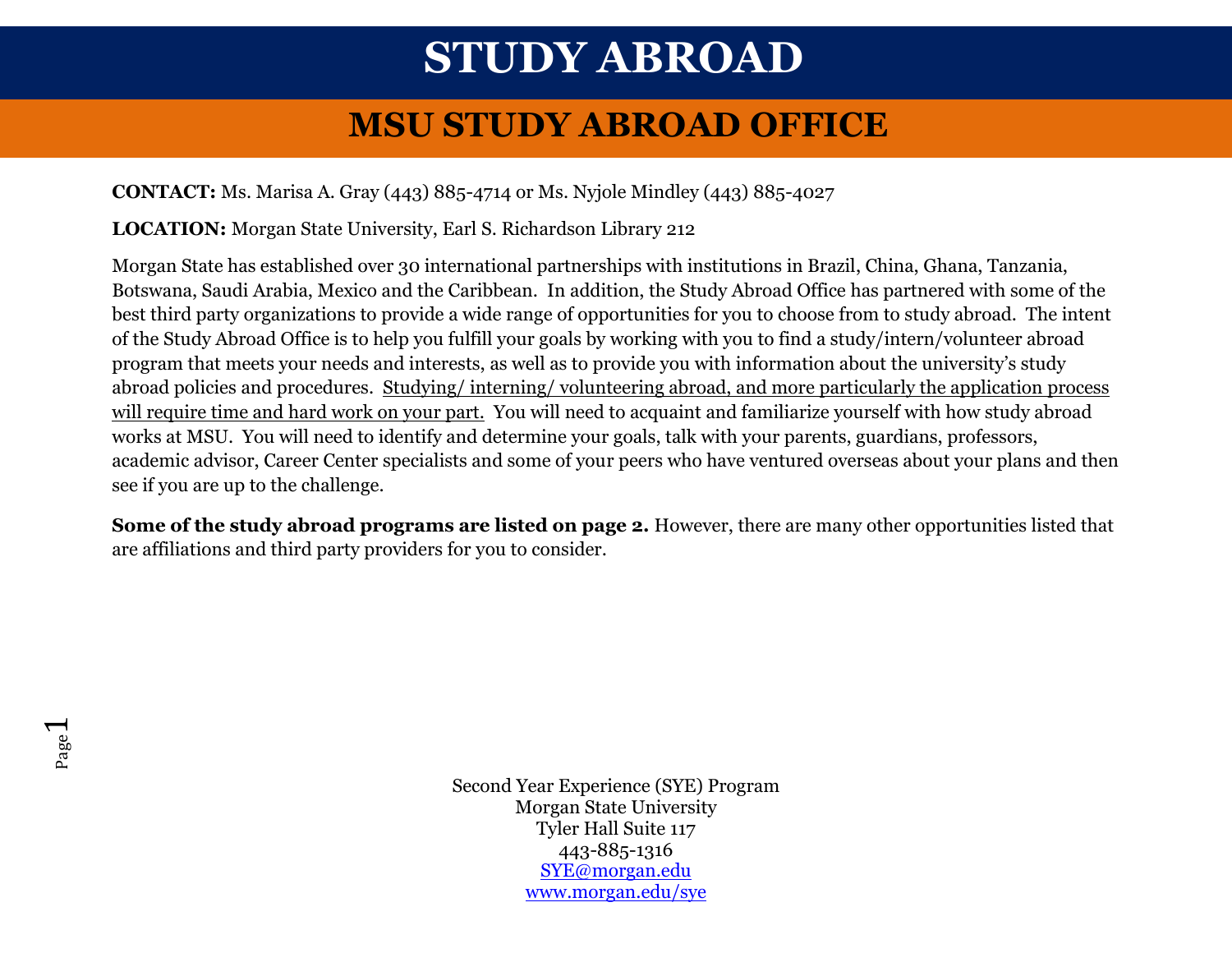| Program                                                                   | <b>Duties</b>                                                                                                                                                                   | Days/Times       | Location                                  | <b>Contact</b>                                                                                                                           |
|---------------------------------------------------------------------------|---------------------------------------------------------------------------------------------------------------------------------------------------------------------------------|------------------|-------------------------------------------|------------------------------------------------------------------------------------------------------------------------------------------|
| Fulbright<br>Scholarship                                                  | Develop and increase<br>mutual understanding<br>between yourself and<br>other peoples and<br>cultures around the<br>world.                                                      | To be determined | <b>Tyler Hall Student</b><br>Services 204 | Oluwatosin Adegbola<br>oluwatosin.adegbola@morgan.edu<br>$(443) 885 - 5961$                                                              |
| Critical Language<br>Scholarship<br>Program<br>(Summer Language<br>Study) | Students spend eight<br>to ten weeks abroad<br>studying one of 14<br>critical languages                                                                                         | To be determined | Earl S. Richardson<br>Library 212         | Ms. Marisa A. Gray<br>marisa.gray@morgan.edu<br>$(443)$ 885-4714<br>Ms. Nyjole Mindley<br>nyjole.mindley@morgan.edu<br>$(443)885 - 4027$ |
| <b>Boren Awards</b>                                                       | Provides opportunities<br>for students to study<br>less commonly taught<br>languages in world<br>regions critical to US<br>interests and<br>underrepresented in<br>study abroad | To be determined | Earl S. Richardson<br>Library 212         | Ms. Marisa A. Gray<br>marisa.gray@morgan.edu<br>$(443)$ 885-4714<br>Ms. Nyjole Mindley<br>nyjole.mindley@morgan.edu<br>$(443)885 - 4027$ |
| Gilman<br>International<br>Scholarships                                   | Enables students to<br>study abroad<br>internationalizing<br>their outlook and<br>better preparing                                                                              | To be determined | Earl S. Richardson<br>Library 212         | Ms. Marisa A. Gray<br>marisa.gray@morgan.edu<br>$(443)$ 885-4714<br>Ms. Nyjole Mindley                                                   |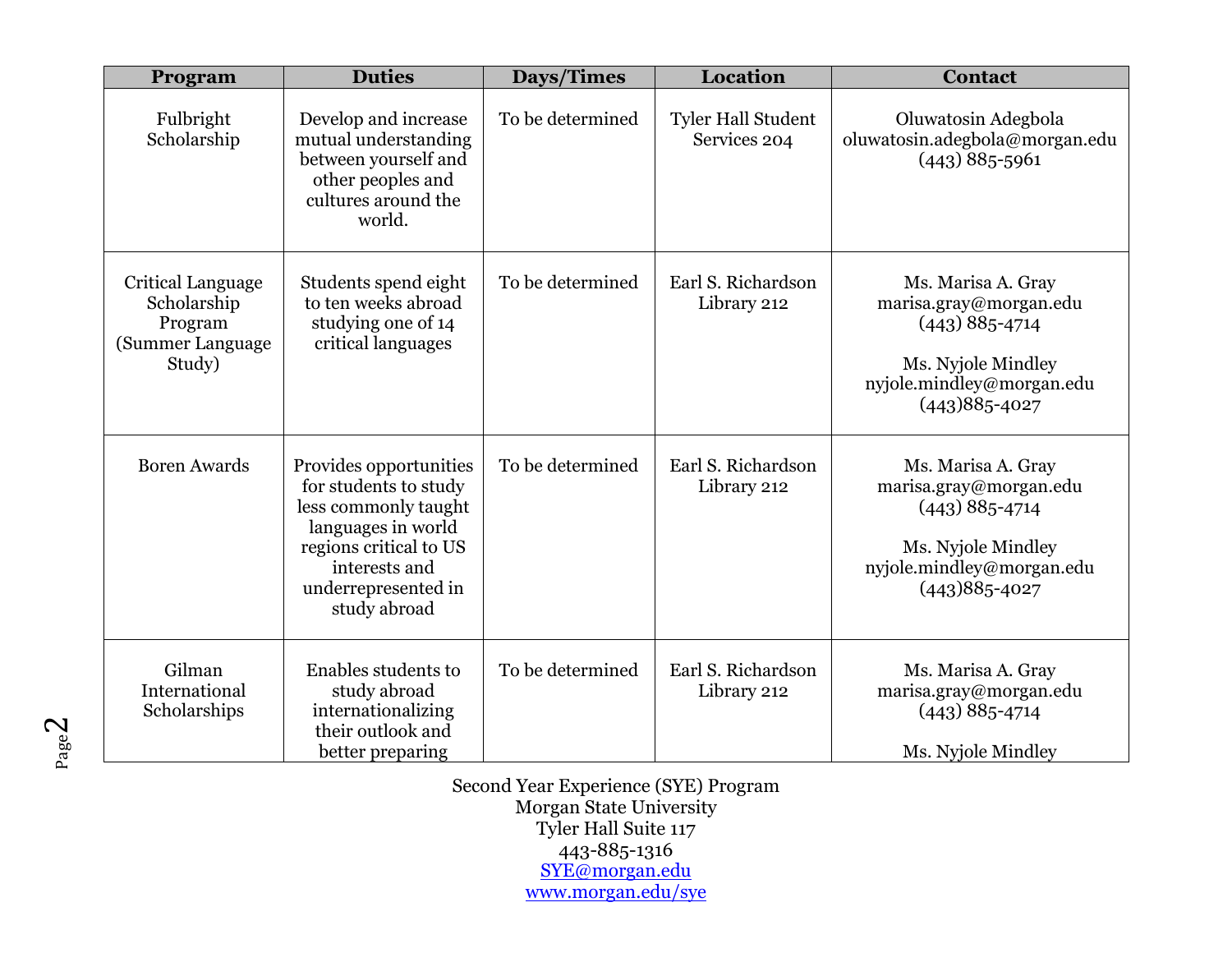| them to thrive in the<br>global economy |  | nyjole.mindley@morgan.edu<br>$(443)885 - 4027$ |
|-----------------------------------------|--|------------------------------------------------|
|                                         |  |                                                |

#### **AFFILIATIONS AND THIRD PARTY PROVIDERS**

- CET Academic Programs
- Knowledge Exchange Institute
- CAPA Global Education Network
- Council on International Education Exchange
- Study Abroad 4711
- CIS abroad
- School for International Training
- Academic Programs International
- International Education of Students
- AIFS Study Abroad

#### **WHERE DO I START?**

#### **General Guidance**

**Step 1:** Discuss with your parents or guardians and then inform your Academic Advisor and Department about the fact that you are contemplating studying/interning abroad

**Step 2**: Visit the Study Abroad Office located in Earl S. Richardson Library 212

**Step 3:** Explore your options for when and where to study/intern abroad with your study abroad advisor

**Step 4:** Choose from programs administered by Morgan State

**Step 5:** Make an informed decision about studying/interning abroad